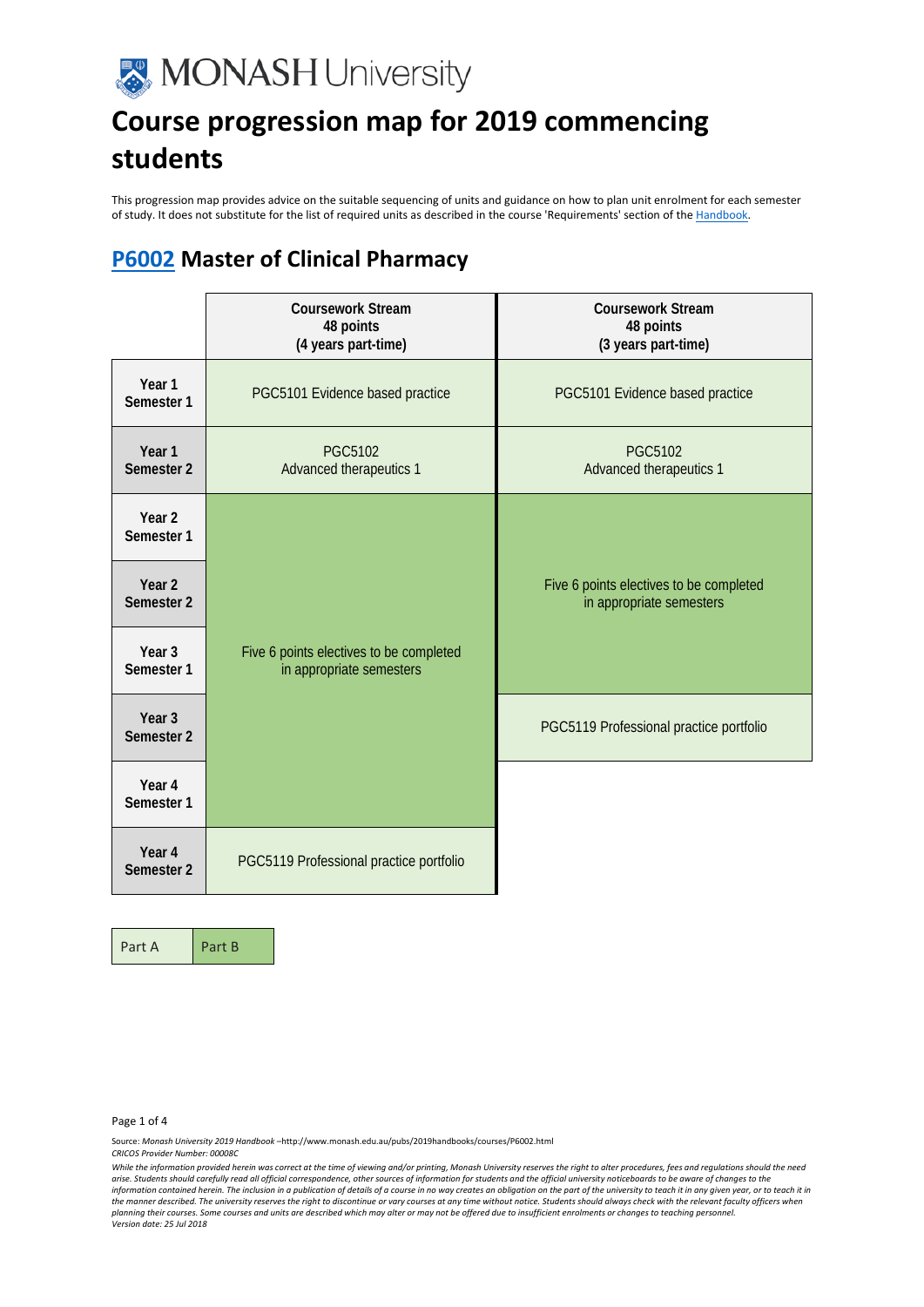

This progression map provides advice on the suitable sequencing of units and guidance on how to plan unit enrolment for each semester of study. It does not substitute for the list of required units as described in the course 'Requirements' section of the Handbook.

### **[P6002](http://www.monash.edu.au/pubs/2019handbooks/courses/P6002.html) Master of Clinical Pharmacy**

|                                            | Coursework and<br><b>Research Stream</b><br>48 points<br>(4.5 years part-time) | Coursework and<br><b>Research Stream</b><br>48 points<br>(4 years part-time) |                                                                        | <b>Coursework and Research Stream</b><br>48 points<br>(3.5 years part-time) |
|--------------------------------------------|--------------------------------------------------------------------------------|------------------------------------------------------------------------------|------------------------------------------------------------------------|-----------------------------------------------------------------------------|
| Year 1<br>Semester 1                       | <b>PGC5101</b><br>Evidence based practice                                      | <b>PGC5101</b><br>Evidence based practice                                    | <b>PGC5101</b><br>Evidence based<br>practice                           |                                                                             |
| Year 1<br>Semester 2                       | <b>PGC5102</b><br>Advanced therapeutics 1                                      | <b>PGC5102</b><br>Advanced therapeutics 1                                    | <b>PGC5102</b><br>Advanced<br>therapeutics 1                           |                                                                             |
| Year <sub>2</sub><br>Semester 1            | <b>MPH5020</b><br>Introduction to<br>epidemiology and<br>biostatistics         | <b>MPH5020</b><br>Introduction to<br>epidemiology and<br>biostatistics       | <b>MPH5020</b><br>Introduction to<br>epidemiology and<br>biostatistics | One 6 points<br>elective to be<br>completed                                 |
| Year <sub>2</sub><br>Semester <sub>2</sub> | Elective                                                                       | <b>PGC5107</b><br>Introduction to clinical<br>research                       | <b>PGC5107</b><br>Introduction to<br>clinical research                 | in an appropriate<br>semester                                               |
| Year <sub>3</sub><br>Semester <sub>1</sub> | Intermission                                                                   | <b>PGC5108</b><br>Clinical research 2                                        | PGC5108 Clinical<br>research <sub>2</sub>                              |                                                                             |
| Year <sub>3</sub><br>Semester 2            | <b>PGC5107</b><br>Introduction to clinical<br>research                         | <b>PGC5109</b><br>Clinical research 3                                        | <b>PGC5109</b><br>Clinical research<br>3                               |                                                                             |
| Year 4<br>Semester 1                       | <b>PGC5108</b><br>Clinical research 2                                          | Elective                                                                     | <b>PGC5119</b><br>Professional<br>practice portfolio                   |                                                                             |
| Year <sub>4</sub><br>Semester 2            | <b>PGC5109</b><br>Clinical research 3                                          | <b>PGC5119</b><br>Professional practice<br>portfolio                         |                                                                        |                                                                             |
| Year 5<br>Semester 1                       | <b>PGC5119</b><br>Professional practice<br>portfolio                           |                                                                              |                                                                        |                                                                             |

Part A Part B

Page 2 of 4

Source: *Monash University 2019 Handbook –*http://www.monash.edu.au/pubs/2019handbooks/courses/P6002.html

*CRICOS Provider Number: 00008C*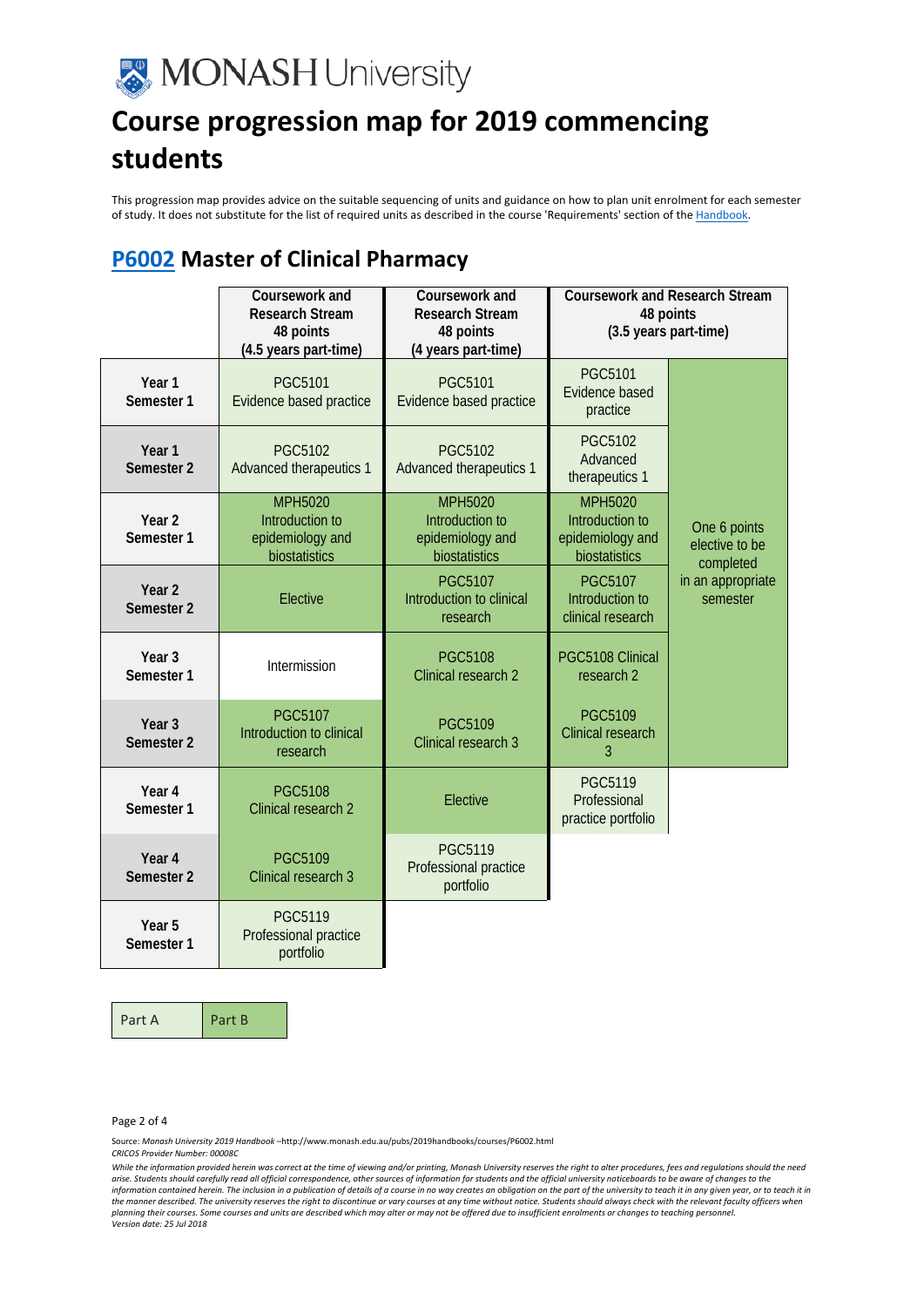

This progression map provides advice on the suitable sequencing of units and guidance on how to plan unit enrolment for each semester of study. It does not substitute for the list of required units as described in the course 'Requirements' section of the Handbook.

### **[P6002](http://www.monash.edu.au/pubs/2019handbooks/courses/P6002.html) Master of Clinical Pharmacy**

|                                 | <b>Coursework Stream</b><br>72 points<br>(5 years part-time)        | <b>Coursework Stream</b><br>72 points<br>(4 years part-time)        |
|---------------------------------|---------------------------------------------------------------------|---------------------------------------------------------------------|
| Year 1<br>Semester 1            | <b>PGC5101</b><br>Evidence based practice                           | <b>PGC5101</b><br>Evidence based practice                           |
| Year 1<br>Semester <sub>2</sub> | <b>PGC5102</b><br>Advanced therapeutics 1                           | <b>PGC5102</b><br>Advanced therapeutics 1                           |
| Year <sub>2</sub><br>Semester 1 |                                                                     |                                                                     |
| Year <sub>2</sub><br>Semester 2 |                                                                     |                                                                     |
| Year <sub>3</sub><br>Semester 1 |                                                                     | Nine 6 points electives to be completed<br>in appropriate semesters |
| Year <sub>3</sub><br>Semester 2 | Nine 6 points electives to be completed<br>in appropriate semesters |                                                                     |
| Year 4<br>Semester 1            |                                                                     |                                                                     |
| Year 4<br>Semester 2            |                                                                     | <b>PGC5119</b><br>Professional practice portfolio                   |
| Year 5<br>Semester 1            |                                                                     |                                                                     |
| Year 5<br>Semester 2            | <b>PGC5119</b><br>Professional practice portfolio                   |                                                                     |

Part A Part B

#### Page 3 of 4

Source: *Monash University 2019 Handbook –*http://www.monash.edu.au/pubs/2019handbooks/courses/P6002.html *CRICOS Provider Number: 00008C*